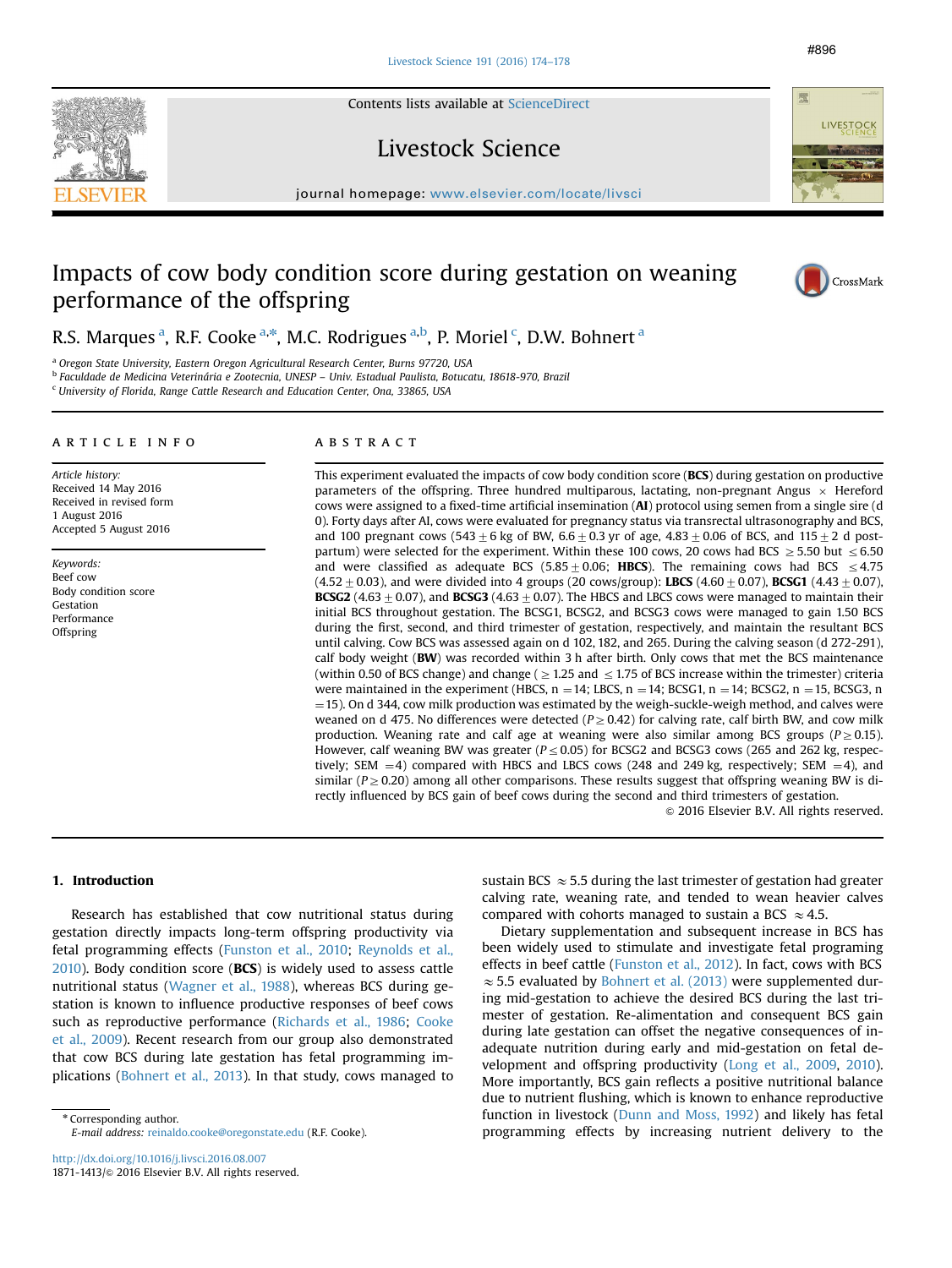<span id="page-1-0"></span>developing fetus [\(Wu et al., 2006\)](#page-4-0). Therefore, it is unknown if the outcomes reported by [Bohnert et al. \(2013\)](#page-4-0) were due to cow BCS sustained during late gestation, BCS gain during mid-gestation, or a combination of both. Based on this information, we hypothesized that cow BCS gain during gestation has a greater impact on offspring productivity compared with sustained BCS. Hence, this experiment compared cow-calf productivity parameters from beef cows that sustained BCS during gestation, or that gained BCS within each trimester of gestation.

# 2. Materials and methods

This experiment was conducted at the Oregon State University – Eastern Oregon Agricultural Research Center (Burns station). The animals utilized were cared for in accordance with acceptable practices and experimental protocols reviewed and approved by the Oregon State University, Institutional Animal Care and Use Committee (#4521).

### 2.1. Animals and treatments

Three hundred multiparous, non-lactating, pregnant Angus  $\times$ Hereford cows were assigned to a fixed-time artificial insemination (AI) protocol ([Cooke et al., 2014\)](#page-4-0) using semen from a single sire (d 0 of the experiment), and exposed to mature Angus bulls for 50 d beginning on d 18. On d 40, cows were evaluated for pregnancy status via transrectal ultrasonography, BW, and BCS, and 100 cows pregnant to AI (mean  $\pm$  SE here and throughout; 543  $\pm$  6 kg of BW, 6.6  $\pm$  0.27 yr of age, 4.83  $\pm$  0.06 of BCS, and 115 $\pm$ 2 d postpartum) were selected for the experiment. Within these 100 cows, 20 cows had BCS  $\geq$  5.50 but  $\leq$  6.50 and were classified as adequate BCS (5.85  $\pm$  0.06; HBCS). The remaining cows had BCS  $\leq$  4.75 (4.52 + 0.03), and were divided into 4 groups of 20 cows each: LBCS  $(4.60 \pm 0.07)$ , BCSG1  $(4.43 \pm 0.07)$ , BCSG2  $(4.63\pm0.07)$ , and **BCSG3** (4.63  $\pm$  0.07).

The LBCS and HBCS cows were managed to maintain their initial BCS throughout gestation at levels classically considered to be, respectively, inadequate or adequate for beef cow performance ([Richards et al., 1986;](#page-4-0) [Wagner et al., 1988](#page-4-0); [Kunkle et al., 1994](#page-4-0)). The BCSG1, BCSG2, and BCSG3 cows were managed to gain 1.50 BCS during the first, second, and third trimester of gestation, which was the BCS gain during mid-gestation reported by [Bohnert et al.](#page-4-0) [\(2013\),](#page-4-0) and maintain the resultant BCS until calving. Immediately after calving, all cow-calf pairs were assigned to the general management of the research herd ([Cooke et al., 2012](#page-4-0), [2014](#page-4-0)). Cattle management details are reported in Table 1 and are similar to the research approach employed by [Bohnert et al. \(2013\).](#page-4-0) Calves were administered Clostrishield 7 and Virashield  $6+$  Somnus (Novartis Animal Health, Bucyrus, KS, USA) on d 320 and were weaned on d 475 of the experiment. Throughout the experiment, cattle had ad libitum access to water and a commercial mineral and vitamin mix (Cattleman's Choice; Performix Nutrition Systems, Nampa, ID) containing 14% Ca, 10% P, 16% NaCl, 1.5% Mg, 6000 ppm Zn, 3200 ppm Cu, 65 ppm I, 900 ppm Mn, 140 ppm Se, 136 IU/g of vitamin A, 13 IU/g of vitamin  $D_3$ , and 0.05 IU/g of vitamin E.

# 2.2. Sampling

Feed and forage samples ([Ganskopp and Bohnert, 2009\)](#page-4-0) were collected monthly during the experiment, and analyzed for nutrient content. Each sample was analyzed in triplicate by wet chemistry procedures for concentrations of CP (method 984.13; [AOAC, 2006\)](#page-4-0), ADF (method 973.18 modified for use in an Ankom 200 fiber analyzer, Ankom Technology Corp., Fairport, NY; [AOAC,](#page-4-0) [2006\)](#page-4-0), and NDF [\(Van Soest et al., 1991;](#page-4-0) modified for Ankom 200

#### Table 1

|              | BCS Group Gestation management | Post-calving<br>management                                                 |                                     |                           |                         |
|--------------|--------------------------------|----------------------------------------------------------------------------|-------------------------------------|---------------------------|-------------------------|
|              |                                | 1st trimester 2nd trime-<br>(d 40 to 102) ster (d 103 to (d 183 to<br>182) | 3rd trimester<br>calving)           | Calving<br>until d<br>344 | d 340<br>until d<br>475 |
| <b>LBCS</b>  | A                              | A                                                                          | $C + E + F$ $C + F + D$             | н                         |                         |
| <b>HBCS</b>  | B                              |                                                                            | $C + F + G$ $C + F + H$ $C + F + D$ | н                         |                         |
| BCSG1        | $B + F$                        |                                                                            | $C + F + G$ $C + F + H$ $C + F + D$ | н                         |                         |
| <b>BCSG2</b> | A                              | L                                                                          | $C + F + G + C + F + H$ $C + F + D$ | H                         |                         |
| <b>BCSG3</b> | A                              | A                                                                          | $C + F + H + C + F + D$             | н                         |                         |

 $A =$  Range pasture with ad libitum access to forage (49.4% TDN and 4.1% CP; DM basis),  $B = Meadow$  foxtail (Alopecurus pratensis L.) pasture with ad libitum access to forage (58.7% TDN and 7.5% CP; DM basis),  $C =$  Meadow foxtail pasture previously harvested for hay and with negligible forage availability,  $D =$  Range pasture with ad libitum access to forage (55.5% TDN and 10.2% CP; DM basis according to [Ganskopp and Bohnert, 2009](#page-4-0)).

 $b E =$  Grass straw (53% TDN and 4.6% CP; DM basis), F = Alfalfa hay (63.1% TDN and 20.0% CP; DM basis); G = Meadow foxtail hay (56.0% TDN and 8.2% CP; DM basis),  $H =$  ground corn (90% TDN and 8.9% CP; DM basis), I = dried distillers grain with solubles (87% TDN and 30.9% CP; DM basis).

fiber analyzer, Ankom Technology Corp.). Calculations for TDN used the equation proposed by [Weiss et al. \(1992\)](#page-4-0).

Individual cow full body weight (BW) and BCS [\(Wagner et al.,](#page-4-0) [1988](#page-4-0)) were recorded on d 40, 102, 182, 265, 344 (BCS only), and 475. Further, BCS was evaluated by the same 3 evaluators, which were blinded to which BCS group the assessed cow was assigned to. Only cows that met the BCS maintenance (within 0.50 of BCS change) and change ( $\geq$  1.25 and  $\leq$  1.75 of BCS increase within the trimester) criteria were used in the experiment (HBCS,  $n = 14$ ; LBCS,  $n = 14$ ; BCSG1,  $n = 14$ ; BCSG2,  $n = 15$ , BCSG3,  $n = 15$ ). The maintenance criterion was based on the expected variation in BCS scoring across evaluators and sampling events, whereas the BCS gain criterion was based on [Bohnert et al. \(2013\)](#page-4-0). Overall BCS and BCS change during the experiment of cows that met requirements are reported in [Table 2](#page-2-0).

During the calving season (d 272–291), calf full BW was recorded within 3 h after birth. No incidences of dystocia were observed in the present experiment. On d 344, cow milk production was estimated by the weigh-suckle-weigh method ([Aguiar et al.,](#page-4-0) [2015\)](#page-4-0). More specifically, calves were separated from their dams for 8 h and allowed to suckle for 30 min. Milk yield was calculated as the difference between pre- and post-suckling calf BW. Milk yield was adjusted to 24 h by multiplying the observed difference in pre- and post-suckling calf BW by 3. Calf full BW was determined on d 475 (weaning) and 476, and values averaged to represent calf weaning BW and calculate average daily gain (ADG) from birth to weaning.

# 2.3. Statistical analysis

All data were analyzed using cow(BCS group) as random variable, with SAS (SAS Inst. Inc., Cary, NC, USA; version 9.3) and Satterthwaite approximation to determine the denominator df for the tests of fixed effects. Cow BCS was assessed individually and only cows that met the BCS criteria adopted herein were used in the experiment; therefore, cow was considered the experimental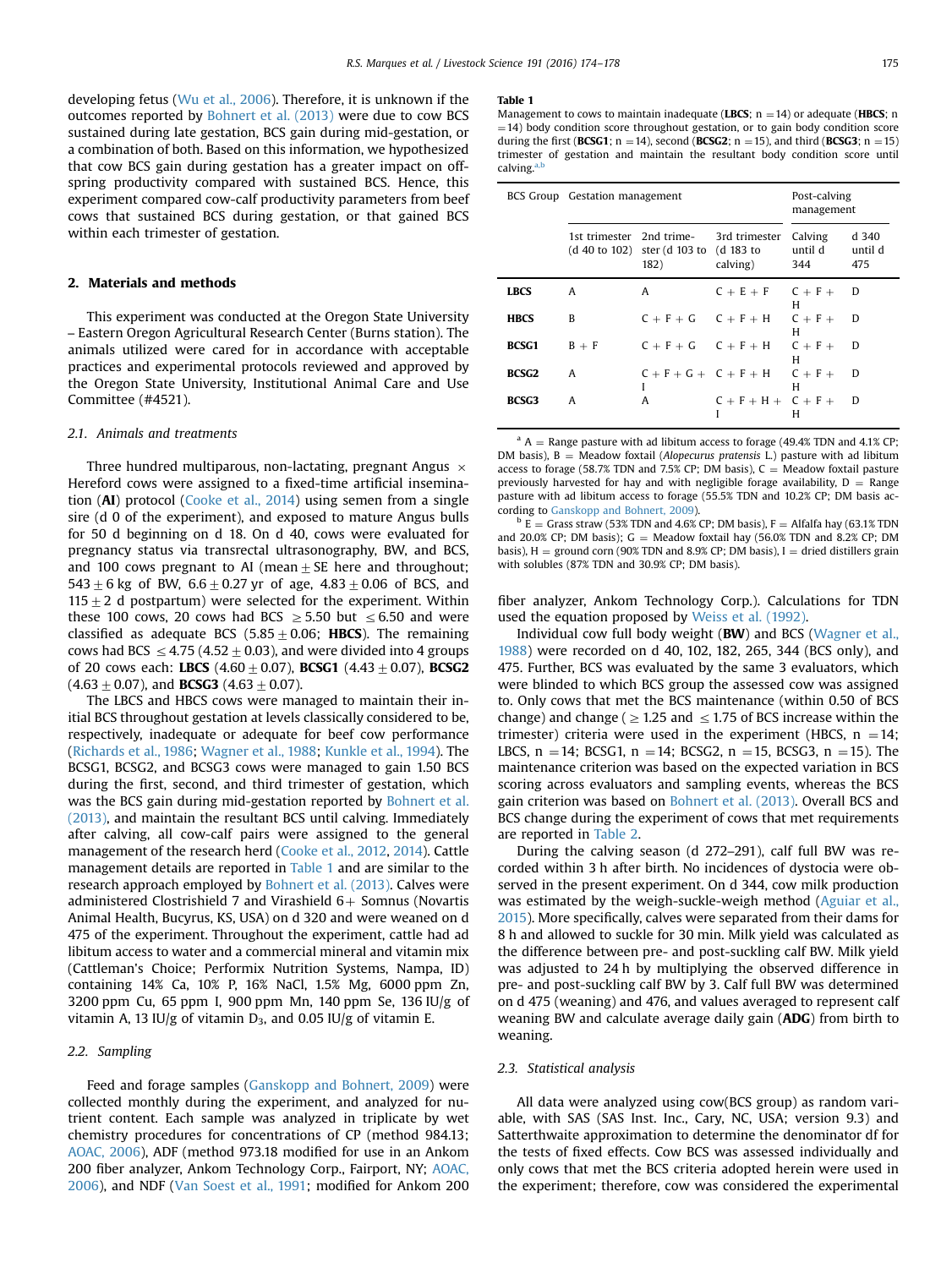#### <span id="page-2-0"></span>Table 2

Body condition score of cows that maintained inadequate (LBCS;  $n = 14$ ) or adequate (HBCS;  $n = 14$ ) body condition score throughout gestation, or that gained body condition score during the first (BCSG1; n = 14), second (BCSG2; n = 15), and third (BCSG3; n = 15) trimester of gestation and maintained the resultant body condition score until calving. $\frac{a}{2}$ 

| Item                                                                      | <b>LBCS</b>                            | <b>BCSG1</b>                           | <b>BCSG2</b>                           | <b>BCSG3</b>                              | <b>HBCS</b>                            | <b>SEM</b>   | $P =$            |
|---------------------------------------------------------------------------|----------------------------------------|----------------------------------------|----------------------------------------|-------------------------------------------|----------------------------------------|--------------|------------------|
| d 40 (start of experiment)<br>Change from d 40 to 102                     | 4.51 <sup>a</sup><br>0.08 <sup>a</sup> | 4.43 <sup>a</sup><br>1.42 <sup>b</sup> | 4.46 <sup>a</sup><br>0.06 <sup>a</sup> | 4.49 <sup>a</sup><br>0.13 <sup>a</sup>    | 5.70 <sup>b</sup><br>0.17 <sup>a</sup> | 0.07<br>0.09 | < 0.01<br>< 0.01 |
| d 102 (start of $2st$ trimester of gestation)                             | 4.60 <sup>a</sup>                      | 5.86 <sup>b</sup>                      | 4.52 <sup>a</sup>                      | 4.60 <sup>a</sup>                         | 5.87 <sup>b</sup>                      | 0.09         | < 0.01           |
| Change from d 102 to 182<br>d 182 (start of $3rd$ trimester of gestation) | 0.09 <sup>a</sup><br>4.73 <sup>a</sup> | 0.17 <sup>a</sup><br>6.00 <sup>b</sup> | 1.58 <sup>b</sup><br>6.09 <sup>b</sup> | 0.19 <sup>a</sup><br>4.76 <sup>a</sup>    | 0.27 <sup>a</sup><br>6.14 <sup>b</sup> | 0.10<br>0.09 | < 0.01<br>< 0.01 |
| Change from d 182 to 265                                                  | 0.12 <sup>a</sup>                      | 0.07 <sup>a</sup>                      | 0.07 <sup>a</sup>                      | 1.29 <sup>b</sup>                         | 0.12 <sup>a</sup>                      | 0.07         | < 0.01           |
| d 265 (start of calving season)<br>Change from d 265 to 344               | 4.86 <sup>a</sup><br>0.35 <sup>a</sup> | 6.07 <sup>b</sup><br>0.00 <sup>b</sup> | 6.16 <sup>b</sup><br>0.03 <sup>b</sup> | 6.06 <sup>b</sup><br>$-0.33$ <sup>c</sup> | 6.26 <sup>b</sup><br>0.34 <sup>a</sup> | 0.10<br>0.13 | < 0.01<br>< 0.01 |
| $d$ 344 (post-calving)                                                    | 5.21 <sup>a</sup>                      | $6.07^{b,c}$                           | 6.20 <sup>b</sup>                      | 5.72 <sup>c</sup>                         | 6.60 <sup>d</sup>                      | 0.16         | < 0.01           |
| Change from d 344 to 475<br>$d$ 475 (calf weaning)                        | $-0.56a$<br>4.64 <sup>a</sup>          | $-1.00b$<br>5.10 <sup>b</sup>          | $-1.18^{b}$<br>5.02 <sup>b</sup>       | $-0.66^{a,b}$<br>5.06 <sup>b</sup>        | $-1.04^{\rm b}$<br>5.57 <sup>c</sup>   | 0.15<br>0.10 | < 0.01<br>< 0.01 |
|                                                                           |                                        |                                        |                                        |                                           |                                        |              |                  |

a Body condition score was assessed according to [Wagner et al. \(1988\)](#page-4-0) by the same 3 evaluators, which were blinded to which BCS group the assessed cow was assigned to. All cows were inseminated on d 0 and became pregnant according to transrectal ultrasonography exam performed on d 40. Cows calves between d 272 to 291, and these calves were weaned on d 475.

 $<sup>b</sup>$  Means with different superscripts (a,b,c) differ ( $P < 0.05$ ).</sup>

unit. Quantitative data were analyzed with the MIXED procedure, whereas binary data were analyzed with the GLIMMIX procedure. The model statement used for cow performance analysis contained the effect of BCS group, in addition to days postpartum as an independent covariate for milk yield. The model statement used for calf and cow-calf performance analysis contained the effect of BCS group, calf sex, and the resultant interaction. Results are reported as least square means, and separated using Bonferroni-adjusted PDIFF to prevent type I errors. Significance was set at  $P \leq 0.05$ , and tendencies were determined if  $P > 0.05$  and  $\leq 0.10$ . Results are reported according to BCS group effects if no interactions were significant, or according to the highest-order interaction detected containing the BCS group variable.

# 3. Results and discussion

Table 2 describes BCS parameters in cows that were used in this experiment. Based on our experimental design, cow BCS and BCS change during gestation varied  $(P<0.01)$  according to each BCS group. Cow BW yielded comparable results  $(P<0.01$ ; Table 3) as BCS parameters. The few discrepancies observed among BCS and BW results (Tables 2 and 3) can be associated with the fact that BW change include synthesis of body tissues as well as fluctuations in feed and water consumption, whereas BCS reflects the body tissue status without being influenced by the content of the gastrointestinal tract. Hence, BCS better indicates nutritional status than BW change in cattle ([West et al., 1990](#page-4-0); [Dunn and Moss, 1992\)](#page-4-0), supporting the use of this variable in the present experiment.

Upon calving and until weaning, all cows were managed similarly. Yet, BCS and BW from LBCS cows were still reduced  $(P<0.01)$  compared with all other BCS groups on d 344 and 475 (Tables 2 and 3). Adequate BCS during the postpartum period is critical for cow reproductive function and performance [\(Richards](#page-4-0) [et al., 1986;](#page-4-0) [Kunkle et al., 1994](#page-4-0); [Cooke and Arthington, 2008\)](#page-4-0), whereas these parameters were not evaluated herein because this experiment was not properly designed to evaluate reproductive variables. Nevertheless, [Bohnert et al. \(2013\)](#page-4-0) reported that cows managed to sustain BCS  $\approx$  5.5 during the last trimester of gestation had greater pregnancy rates during the following breeding season, and greater BW and BCS at weaning, compared with cohorts managed to maintain a BCS  $\approx$  4.5, despite similar nutritional management post-calving. Hence, our results further support the importance of proper gestational nutrition to ensure that, during the subsequent breeding season, cows are in adequate BCS and have optimal reproductive performance.

No BCS group effects were detected ( $P \ge 0.49$ ) for calving rate, calf birth BW, as well as kg of calf born per cow assigned to the experiment [\(Table 4\)](#page-3-0). The effects of cow BCS during gestation on calving parameters described in the literature have been inconsistent. [Bohnert et al. \(2013\)](#page-4-0) reported reduced calving rate and calf birth BW in cows managed to sustain a BCS  $\approx$  4.5 during the last trimester of gestation. [Spitzer et al. \(1995\) and Winterholler et al.](#page-4-0) [\(2012\)](#page-4-0) also reported a positive relationship among cow BCS during late gestation and calf birth BW. Conversely, others reported similar calving rate and calf birth BW among cows differing in BCS

#### Table 3

Body weight (kg) of cows that maintained inadequate (LBCS; n = 14) or adequate (HBCS; n = 14) body condition score throughout gestation, or that gained body condition score during the first (BCSG1; n = 14), second (BCSG2; n = 15), and third (BCSG3; n = 15) trimester of gestation and maintained the resultant body condition score until calving.<sup>a,b</sup>

| Item                                        | <b>LBCS</b>        | <b>BCSG1</b>     | <b>BCSG2</b>     | <b>BCSG3</b>     | <b>HBCS</b>      | <b>SEM</b> | $P =$  |
|---------------------------------------------|--------------------|------------------|------------------|------------------|------------------|------------|--------|
| d 40 (start of experiment)                  | 483 <sup>a</sup>   | 539 <sup>b</sup> | 529 <sup>b</sup> | 546 <sup>b</sup> | 582 <sup>c</sup> | 11         | < 0.01 |
| Change from d 40 to 102                     | 6 <sup>a,b</sup>   | 60 <sup>c</sup>  | $-4^{\rm a}$     | $-20a$           | 22 <sup>b</sup>  | 11         | < 0.01 |
| d 102 (start of 2st trimester of gestation) | 489 <sup>a</sup>   | 599 <sup>b</sup> | 525 <sup>c</sup> | 528 <sup>c</sup> | 604 <sup>b</sup> | 13         | < 0.01 |
| Change from d 102 to 182                    | $-4^{\rm a}$       | 11 <sup>a</sup>  | 76 <sup>b</sup>  | 9 <sup>a</sup>   | 15 <sup>a</sup>  | 13         | < 0.01 |
| d 182 (start of 3rd trimester of gestation) | 486 <sup>a</sup>   | 609 <sup>b</sup> | 601 <sup>b</sup> | 533 <sup>c</sup> | 620 <sup>E</sup> | 11         | < 0.01 |
| Change from d 182 to 265                    | 142 <sup>a</sup>   | 83 <sup>b</sup>  | 96 <sup>b</sup>  | 151 <sup>a</sup> | 96 <sup>b</sup>  |            | < 0.01 |
| d 265 (start of calving season)             | 630 <sup>a</sup>   | $693^{a,b}$      | $696^{a,b}$      | 684 <sup>c</sup> | 716 <sup>b</sup> | 12         | < 0.01 |
| Change from d 265 to 475                    | $-84$ <sup>a</sup> | $-98^{a,b}$      | $-106b$          | $-92^{a,b}$      | $-93^{a,b}$      | п,         | < 0.01 |
| d 475 (calf weaning)                        | 544 <sup>a</sup>   | 594 <sup>b</sup> | 590 <sup>b</sup> | 593 <sup>b</sup> | 623 <sup>c</sup> | 12         | < 0.01 |

 $^{\text{a}}$  All cows were inseminated on d 0 and became pregnant according to transrectal ultrasonography exam performed on d 40. Cows calves between d 272–291, and these calves were weaned on d 475.

 $<sup>b</sup>$  Means with different superscripts (a,b,c) differ ( $P < 0.05$ ).</sup>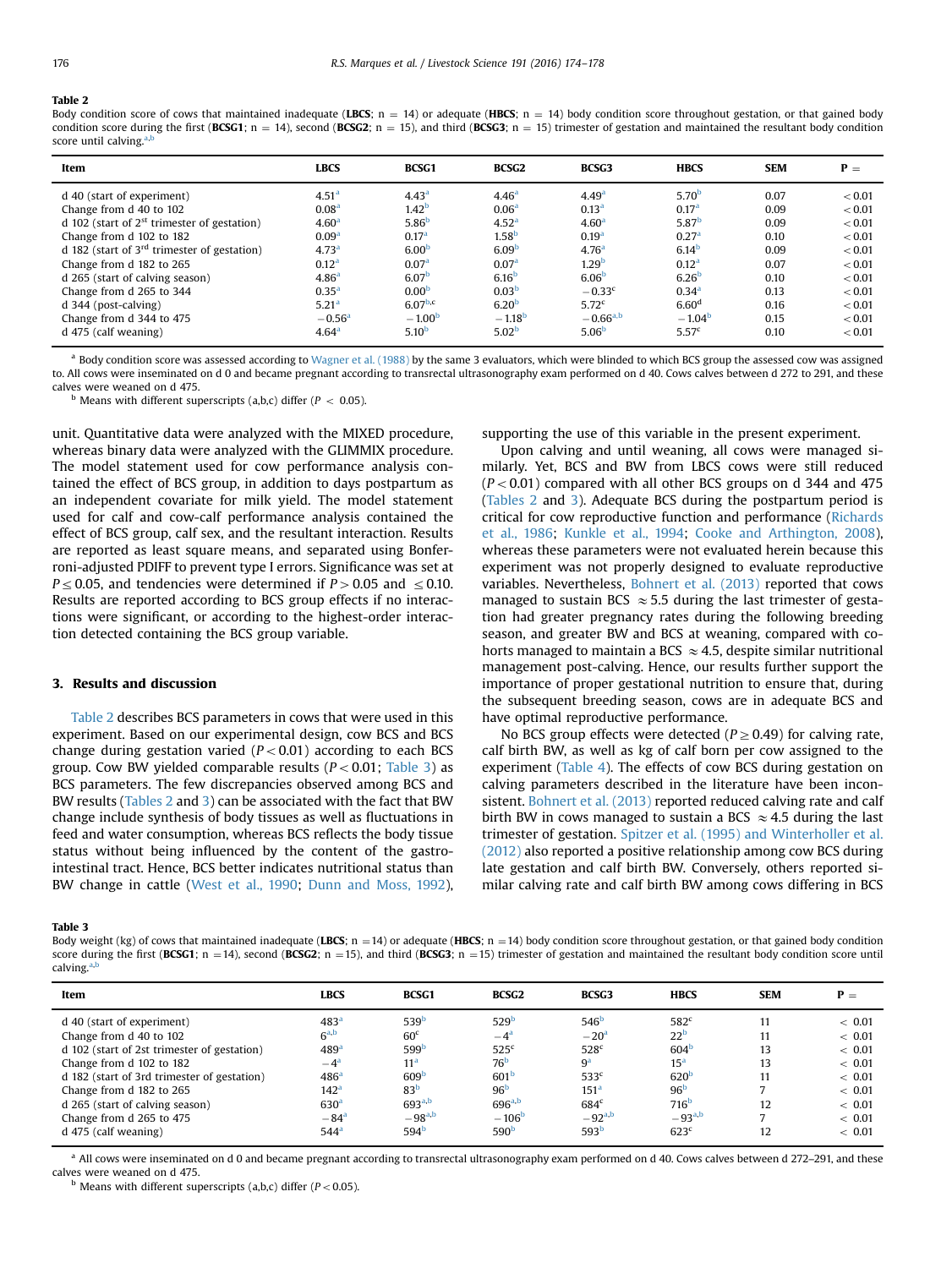## <span id="page-3-0"></span>Table 4

Calving, milk production, and weaning outcomes from cows that maintained inadequate (LBCS;  $n = 14$ ) or adequate (HBCS;  $n = 14$ ) body condition score throughout gestation, or cows that gained body condition score during the first (BCSG1;  $n = 14$ ), second (BCSG2;  $n = 15$ ), and third (BCSG3;  $n = 15$ ) trimester of gestation and maintained the resultant body condition score until calving.<sup>a</sup>

| Item                                                                                                                | <b>LBCS</b>                                          | <b>BCSG1</b>                                    |                                                  | BCSG2 BCSG3 HBCS SEM $P =$                          |                                                     |                       |                                    |
|---------------------------------------------------------------------------------------------------------------------|------------------------------------------------------|-------------------------------------------------|--------------------------------------------------|-----------------------------------------------------|-----------------------------------------------------|-----------------------|------------------------------------|
| Calving results<br>Calving rate, %<br>Calf birth BW, kg<br>Cow milk<br>production, kg/d                             | 92.3<br>43.9<br>14.8                                 | 92.3<br>42.8<br>13.1                            | 100<br>43.8<br>14.3                              | 100<br>41.9<br>15.3                                 | 100<br>42.4<br>13.8                                 | 4.5<br>1.4<br>1.0     | 0.49<br>0.73<br>0.48               |
| Weaning results<br>Weaning rate, %<br>Weaning age, d<br>Average daily gain<br>birth to wean, kg/d<br>Weaning BW, kg | 92.3<br>192<br>1.07 <sup>a</sup><br>249 <sup>a</sup> | 92.3<br>193<br>$1.10^{a,b}$<br>256 <sup>a</sup> | 100<br>195<br>1.13 <sup>b</sup><br>$265^{\rm b}$ | 100<br>192<br>1.15 <sup>b</sup><br>262 <sup>b</sup> | 100<br>192<br>1.07 <sup>a</sup><br>248 <sup>a</sup> | 4.5<br>1<br>0.02<br>4 | 0.49<br>0.15<br>~<~0.01<br>~<~0.01 |

<sup>a</sup> Means with different superscripts  $(a,b,c)$  differ  $(P < 0.05)$ .

 $<sup>b</sup>$  Cows were evaluated on d 340 of the experiment (63.2  $\pm$  0.5 d after calving).</sup> Calves were separated from their dams for 8 h and allowed to suckle for 30 min. Milk yield was calculated as the difference between pre- and post-suckling calf weight. Milk yield was adjusted to 24 h by multiplying the observed difference in pre- and post-suckling calf weight by 3 ([Aguiar et al., 2015](#page-4-0)).

and BCS change during gestation ([Bohnert et al., 2002](#page-4-0); [Currier](#page-4-0) [et al., 2004;](#page-4-0) [Stalker et al., 2006\)](#page-4-0). Nevertheless, lack of BCS group effects on calving parameters observed herein suggest that cow nutritional status across all BCS groups was adequate to sustain the pregnancy and fetal growth ([NRC, 2000\)](#page-4-0), despite the designed differences in gestational BCS and BCS change ([Table 2](#page-2-0)).

No BCS group effects were detected ( $P \ge 0.49$ ) for milk yield during the weigh-suckle-weigh evaluation on d 344 (Table 4). Days postpartum was not a significant  $(P=0.20)$  covariate for milk yield analysis, which was expected because all cows became pregnant to AI performed on d 0. Moreover, cows were  $63.2\pm0.5$ d post-partum on d 344, which corresponds to the peak of lactation in Angus and Hereford cows [\(Jenkins and Ferrell, 1992\)](#page-4-0). Supporting our findings, [Wiley et al. \(1991\)](#page-4-0) found no relationship between BCS during gestation and subsequent milk production in first-calf heifers. [Spitzer et al. \(1995\)](#page-4-0) indicated that cow nutritional status during lactation, but not cow BCS at calving, plays a major role in regulating milk production. Accordingly, the lack of BCS group effects on milk yield herein can be attributed to the similar management that cows were assigned to after immediately calving and during lactation, despite differences detected for BCS change among BCS groups from d 265 to 344 [\(Table 2\)](#page-2-0).

No BCS group effects were detected ( $P \ge 0.15$ ) for weaning rate and weaning age (Table 4). Similar weaning rate among BCS groups corroborates with calving rate results, given that no calf mortalities were observed from birth to weaning. Moreover, similar weaning age was expected given that all calves were AIsired, and all cows inseminated on d 0 of the experiment. However, a BCS group effect was detected ( $P < 0.01$ ) for calf ADG from birth to weaning (Table 4). This variable was greater ( $P \leq 0.05$ ) for calves from BCSG2 and BCSG3 cows compared with calves from HBCS and LBCS cows, and similar ( $P \ge 0.20$ ) among all other comparisons. Accordingly, BCS group effects similar to calf ADG were detected ( $P < 0.01$ ) for calf weaning BW (Table 4). Supporting these results, previous research also indicated a positive relationship among cow nutritional status during gestation with offspring weaning performance [\(Clanton and Zimmerman, 1970](#page-4-0); [Corah](#page-4-0) [et al., 1975](#page-4-0); [Bohnert et al., 2013\)](#page-4-0). In addition, the impacts of BCS group on calf performance should not be associated to cow milk production and sire-related effects, given that milk yield was likely similar among all BCS groups and all cows received semen from the same sire. Hence, the greater ADG and weaning BW of calves from BCSG2 and BCSG3 cows are suggestive of fetal programming effects of cow BCS gain during the second and third trimesters of gestation.

Research investigating maternal nutrition during all trimesters of gestation often focuses on nutrient restriction and thus BCS loss. As examples, nutrient restriction during early to mid-gestation impaired fetal growth ([Wu et al., 2004](#page-4-0)), including myogenesis and adipogenesis [\(Du et al., 2010](#page-4-0)), as well as organ development and function [\(Long et al., 2009](#page-4-0)). In addition, [Long et al. \(2009](#page-4-0), [2010\)](#page-4-0) reported that the negative consequences on offspring productivity caused by nutrient restriction during early gestation can be alleviated if beef cows are re-nourished and gain BCS during late gestation. In the present experiment, BCS during gestation did not decrease among all groups, including LBCS. Therefore, BCS group effects on offspring weaning performance reported herein should be associated with cow BCS maintenance or gain. It is also important to note that all groups, but for HBCS, started the experiment with the BCS typical of postpartum beef cows at breeding ([Richards et al., 1986](#page-4-0); [Cooke and Arthington, 2008\)](#page-4-0). The HBCS group served as positive control for adequate BCS throughout gestation [\(Kunkle et al., 1994](#page-4-0)).

Collectively, BCS group effects on weaning variables support our main hypothesis, and suggest that the improved calf performance from cows managed to sustain BCS  $\approx$  5.5 during the last trimester of gestation observed by [Bohnert et al. \(2013\)](#page-4-0) should be attributed, at least partially, to the BCS gain of these cows during mid-gestation. Indeed, BCS gain reflects a positive nutritional balance due to a nutrient flushing, which is known to enhance reproductive function in livestock ([Dunn and Moss, 1992\)](#page-4-0) and perhaps also has fetal programming effects by increasing nutrient delivery to the developing fetus [\(Wu et al., 2006\)](#page-4-0). Results from the BCSG2 and BCSG3 groups corroborate with this rationale, as well as with research evaluating cows that are supplemented, and thus gain BCS, during the latter period of gestation ([Stalker et al., 2006;](#page-4-0) [Larson et al., 2009](#page-4-0); [Funston et al., 2012](#page-4-0)). Alternatively, the similar calf performance from LBCS and HBCS cows are novel and suggest that sustaining BCS in gestating cows, either at levels classically considered inadequate or adequate ([Kunkle et al., 1994](#page-4-0)), has similar fetal programming implications due to the lack of nutrient flushing to the fetus [\(Dunn and Moss, 1992;](#page-4-0) [Wu et al., 2006](#page-4-0)). The reason why BCS gain during the first trimester of gestation did not impact offspring productivity compared to BCS gain later in gestation is unknown and deserves investigation. However, BCS gain in typical cow-calf systems is achieved more efficiently during the second and early in the third trimester of gestation, when beef cows are non-lactating and have lessened maintenance requirements (NRC, 2001). Hence, results from this experiment are novel by evaluating BCS maintenance or gain during different periods of gestation, provide insights to future research endeavors investigating the mechanisms by which dam nutrition impacts progeny performance, and have productive implications based on the expected variation in BCS and nutritional requirements of beef cows in commercial cow-calf operations.

# 4. Conclusion

In this experiment, cows that gained BCS gain during the second and third trimesters of gestation had greater calf weaning BW compared with cohorts that gained BCS during the first trimester or maintained BCS throughout gestation. These outcomes are suggestive of fetal programming because all cows were inseminated with semen from the same sire, were managed similarly after calving, and had similar milk yield during lactation peak. In addition, results from this experiment should not be associated with nutritional deficiencies during gestation, given that BCS was